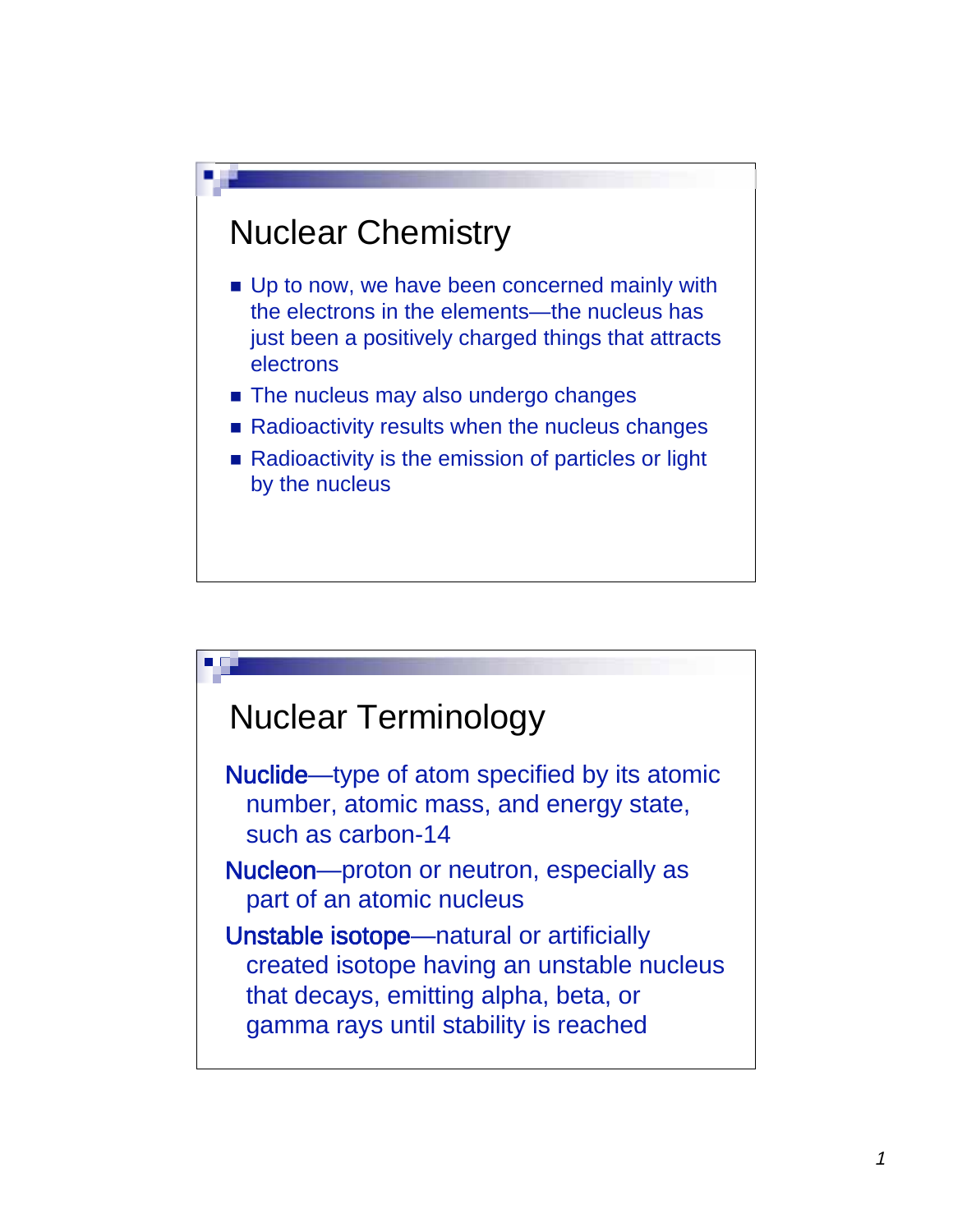

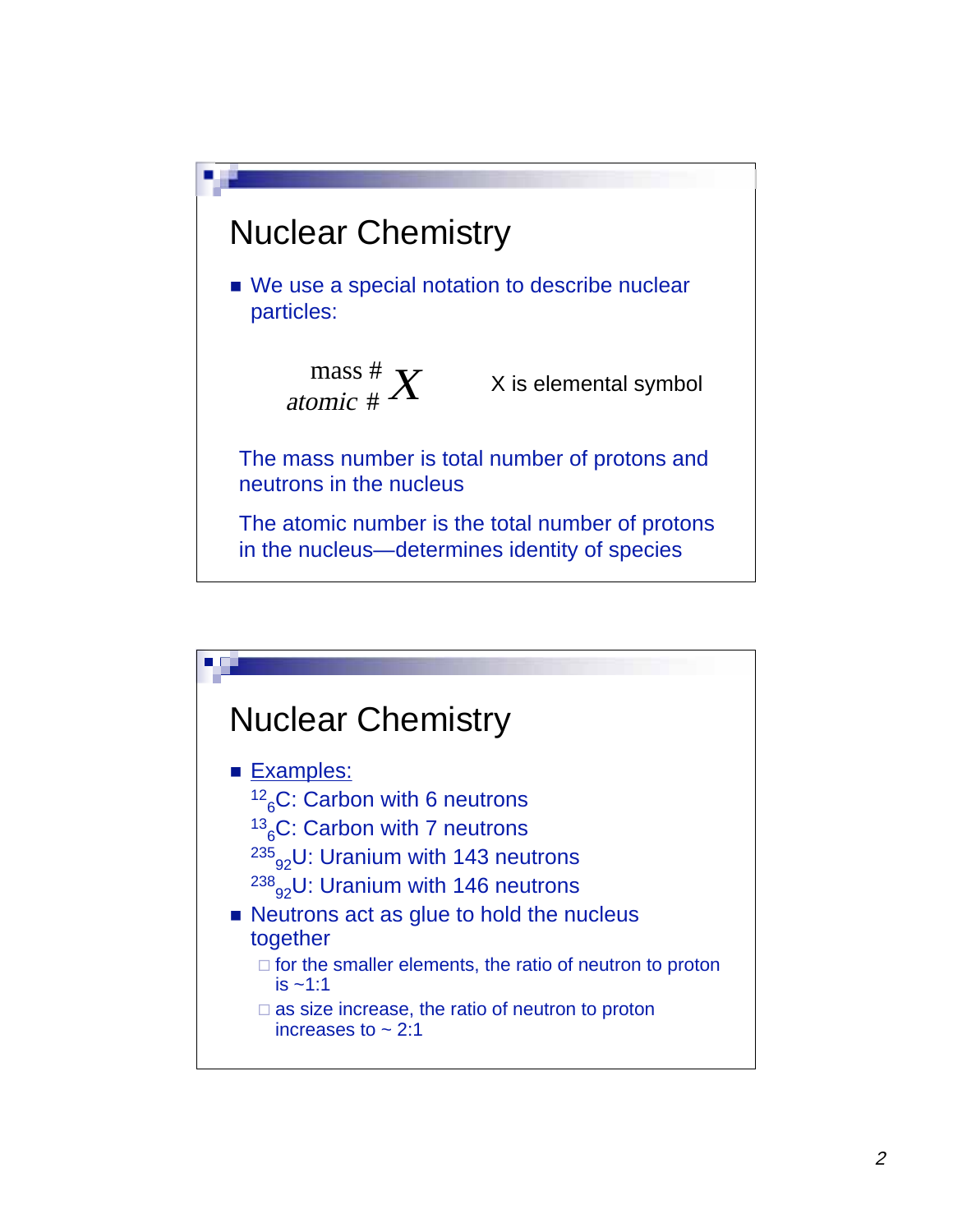

- There are three types of radioactive emissions
- 1. Alpha particles—alpha particles are simply the nucleus of helium, *i.e.*, 2 protons and 2 neutrons The symbol for an alpha particle is  $^4{}_{2}\alpha$  or  $^4{}_{2}$ He
- 2. Beta particles—beta particles are simply electrons

The symbol for beta particles is  ${}^{0}{}_{-1} \beta$ 

3. Gamma rays—gamma radiation consists of high energy photons

The symbol for gamma radiation is  ${}^{0}\!{}_{0}\gamma$ 

# Nuclear Reactions

- We can express nuclear reactions as chemical equations just as we do other types of reactions
- **Requirements:** 
	- □ Mass number and atomic number on each side of the equation must balance
	- □ Total charge must balance

#### Differences:

□ The types of elements on each side need not be the same—nuclear reactions may change the identity of the nucleus, thus changing the elemental symbol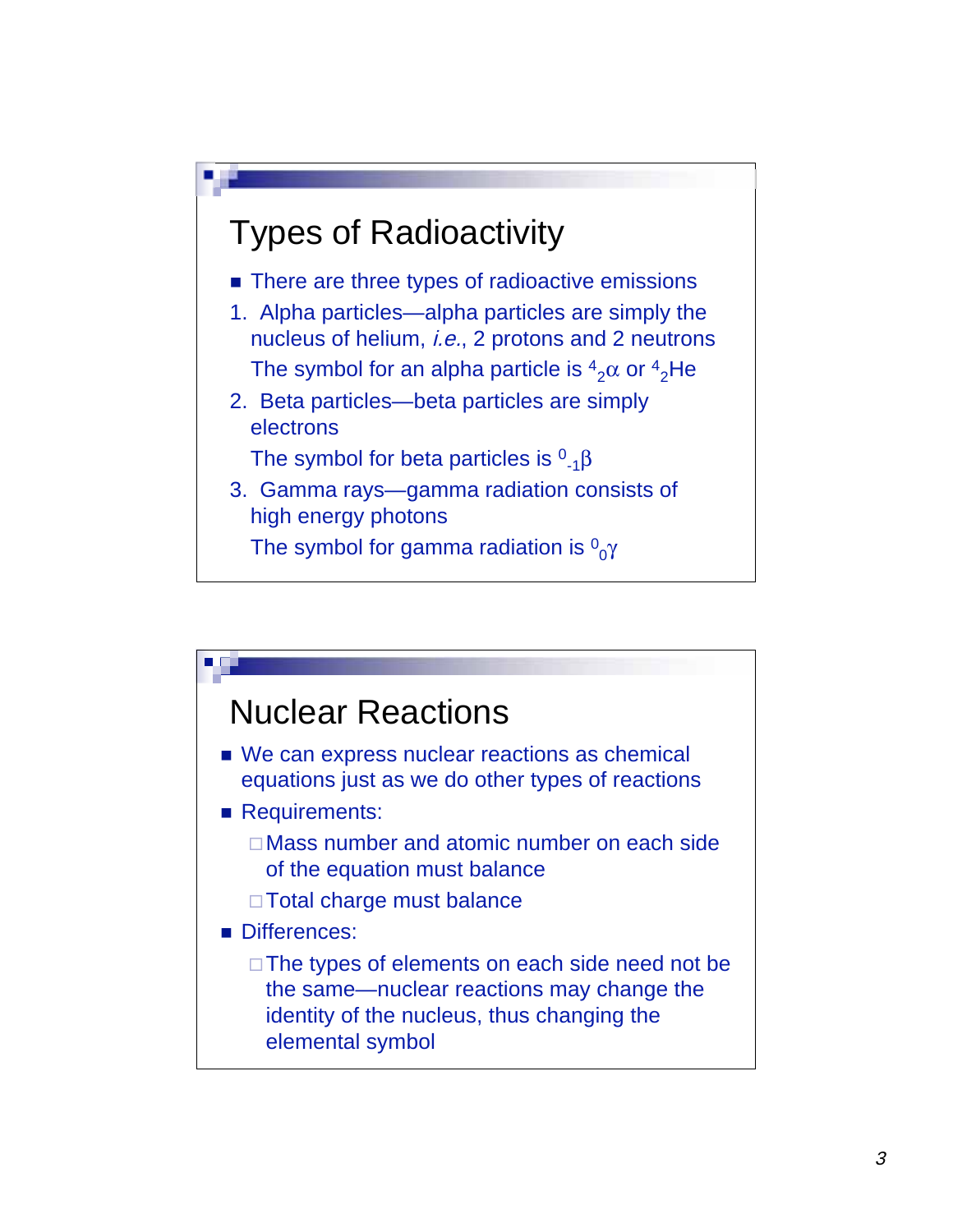

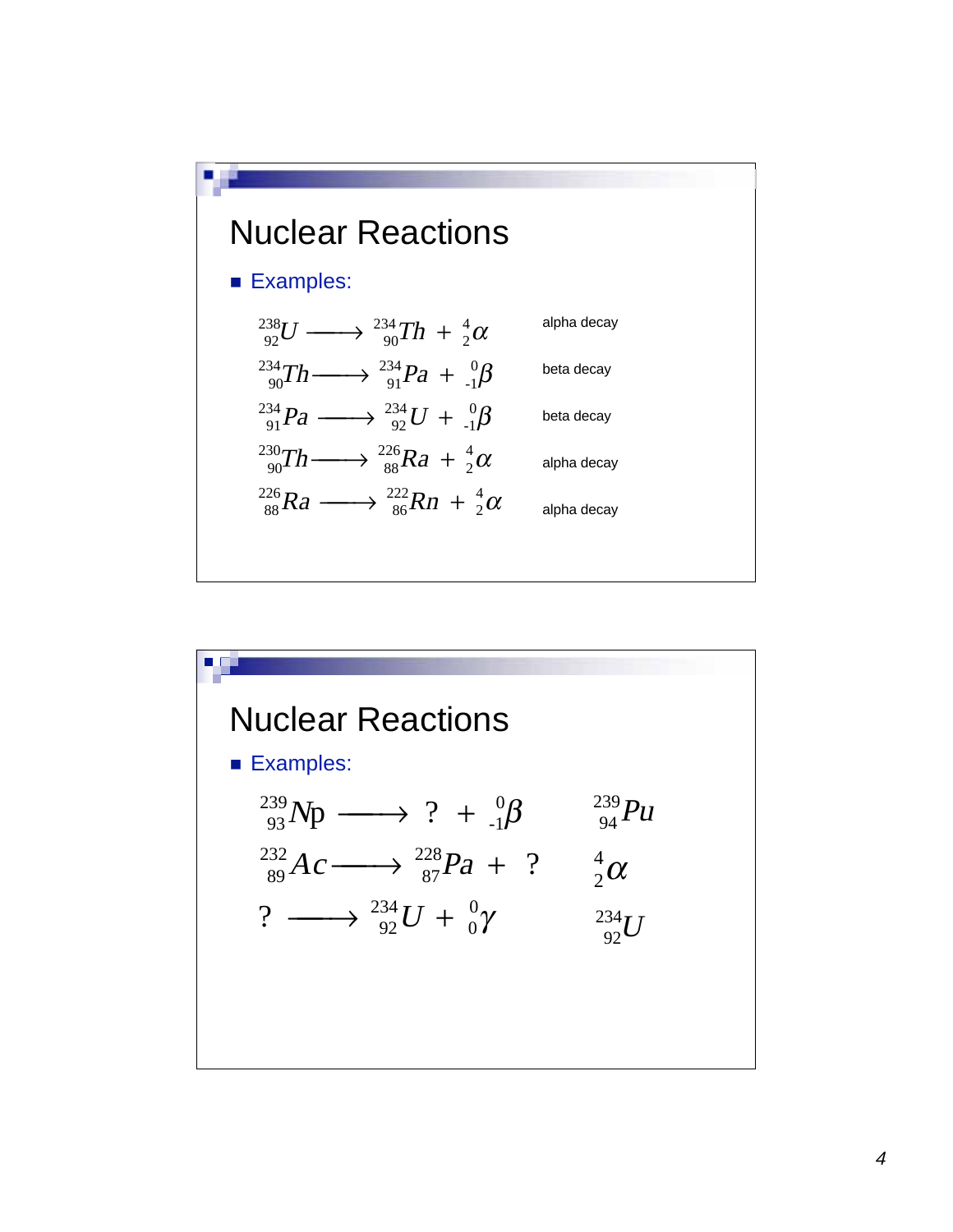

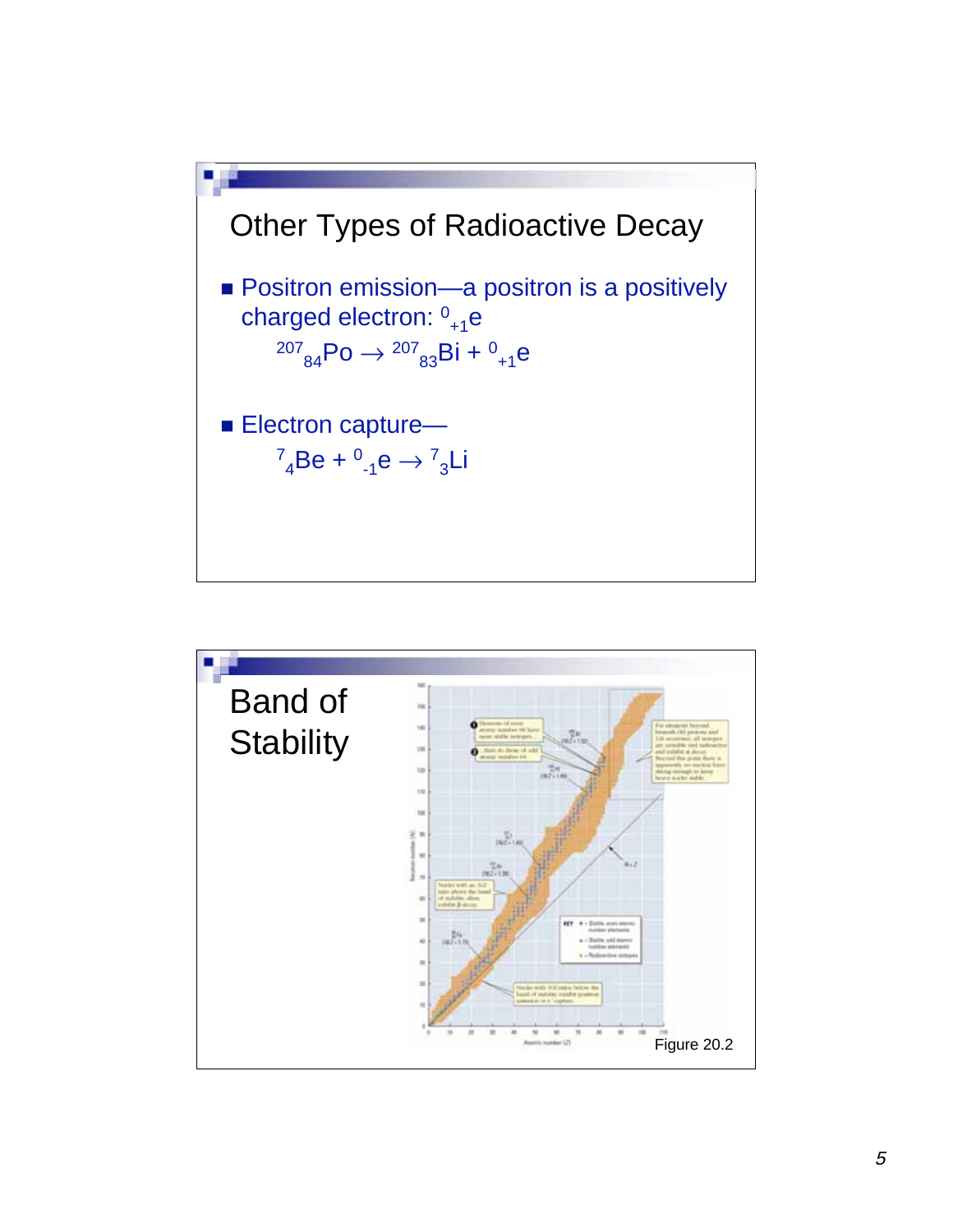

- The number of neutrons is equal to or greater than the number of protons in a stable nucleus (exceptions H-1 and He-3)
- The number of protons and neutrons is nearly equal for low atomic number elements
- **Usually the isotopes within the band of** stability are stable

### Nuclear Stability

- Above  $Z = 20$ , the number of neutrons exceeds the number of protons in stable nuclides
- **Usually nuclides with even numbers of** protons, neutrons or both are stable
- Above  $Z = 83$  the elements have no stable isotopes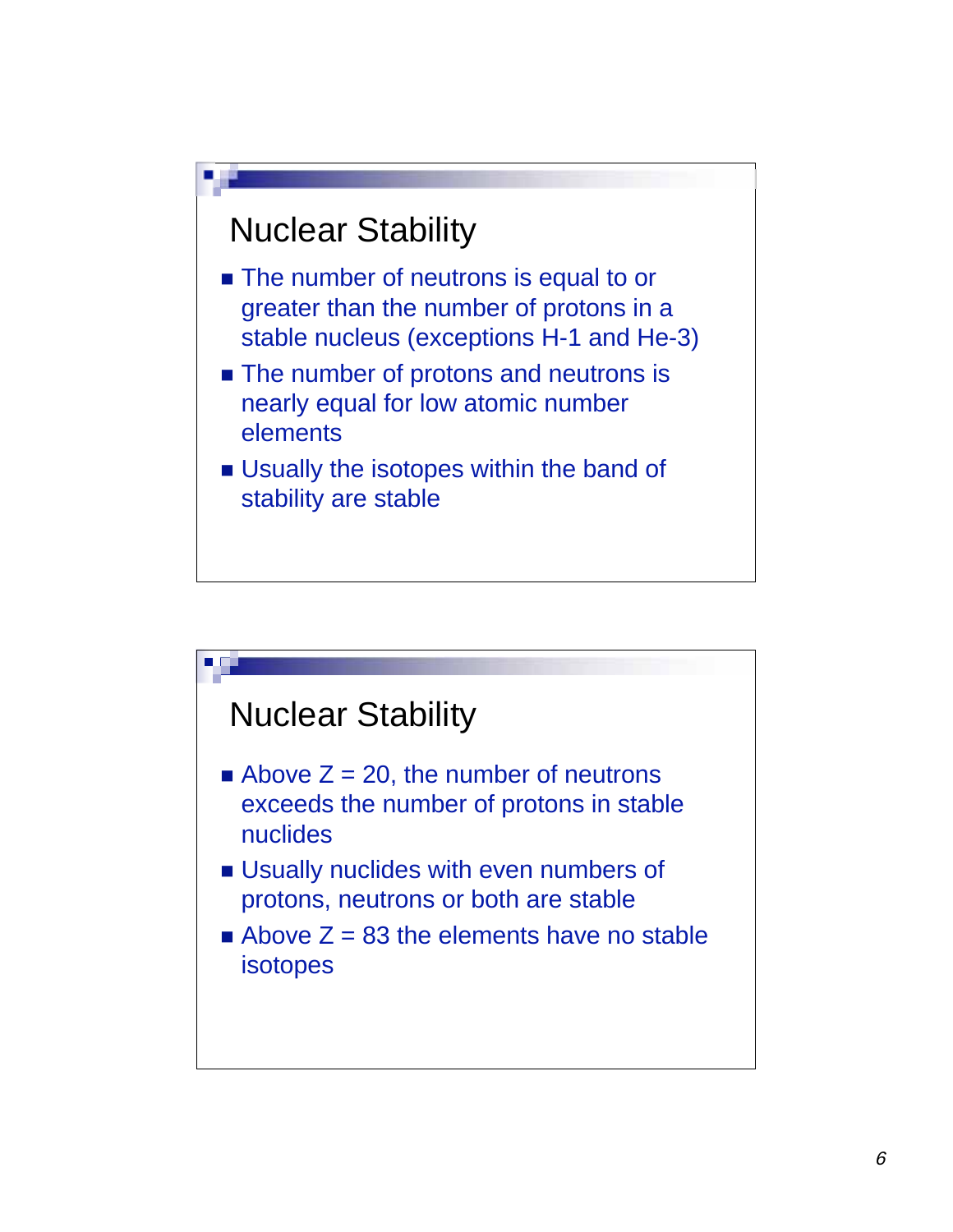

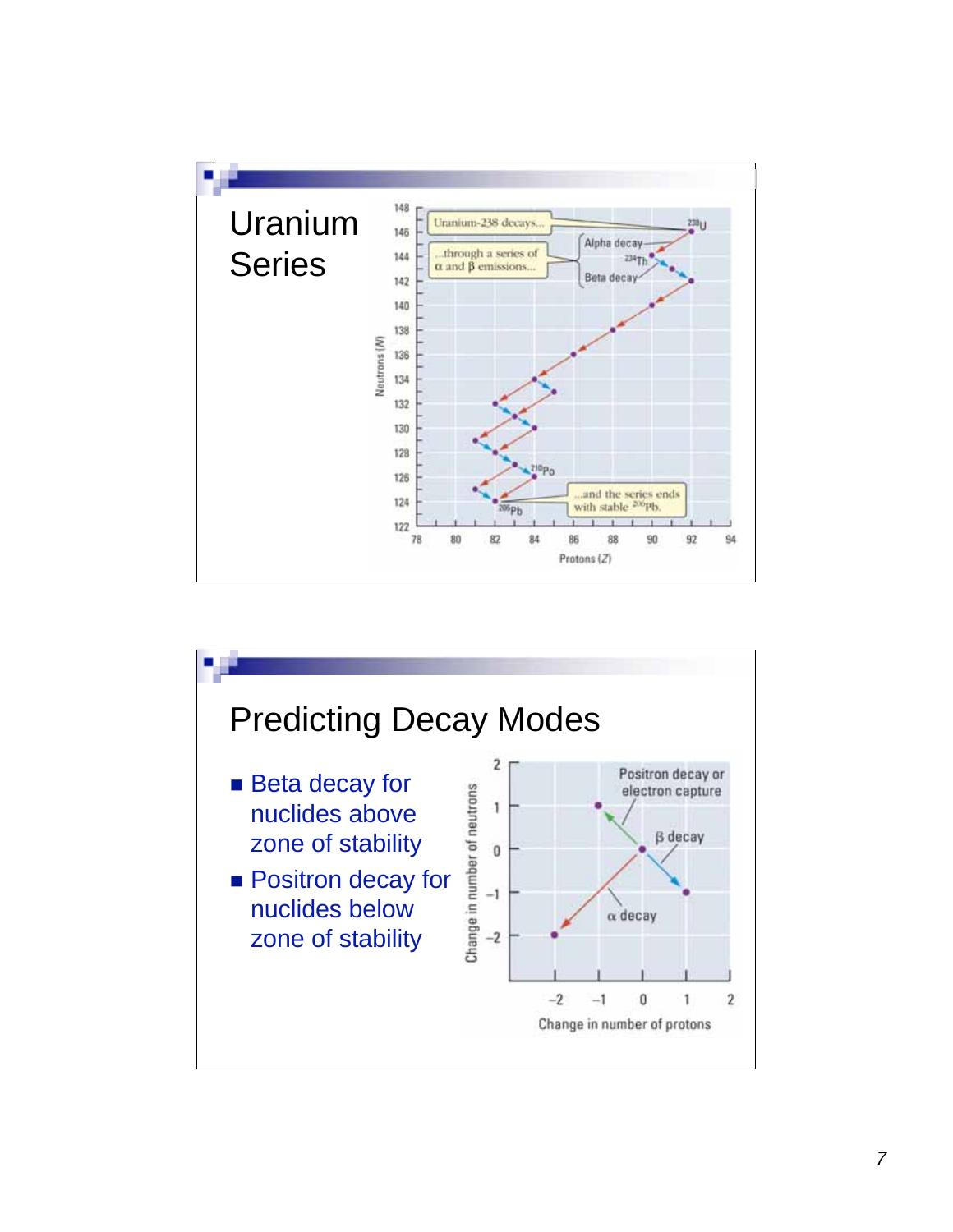

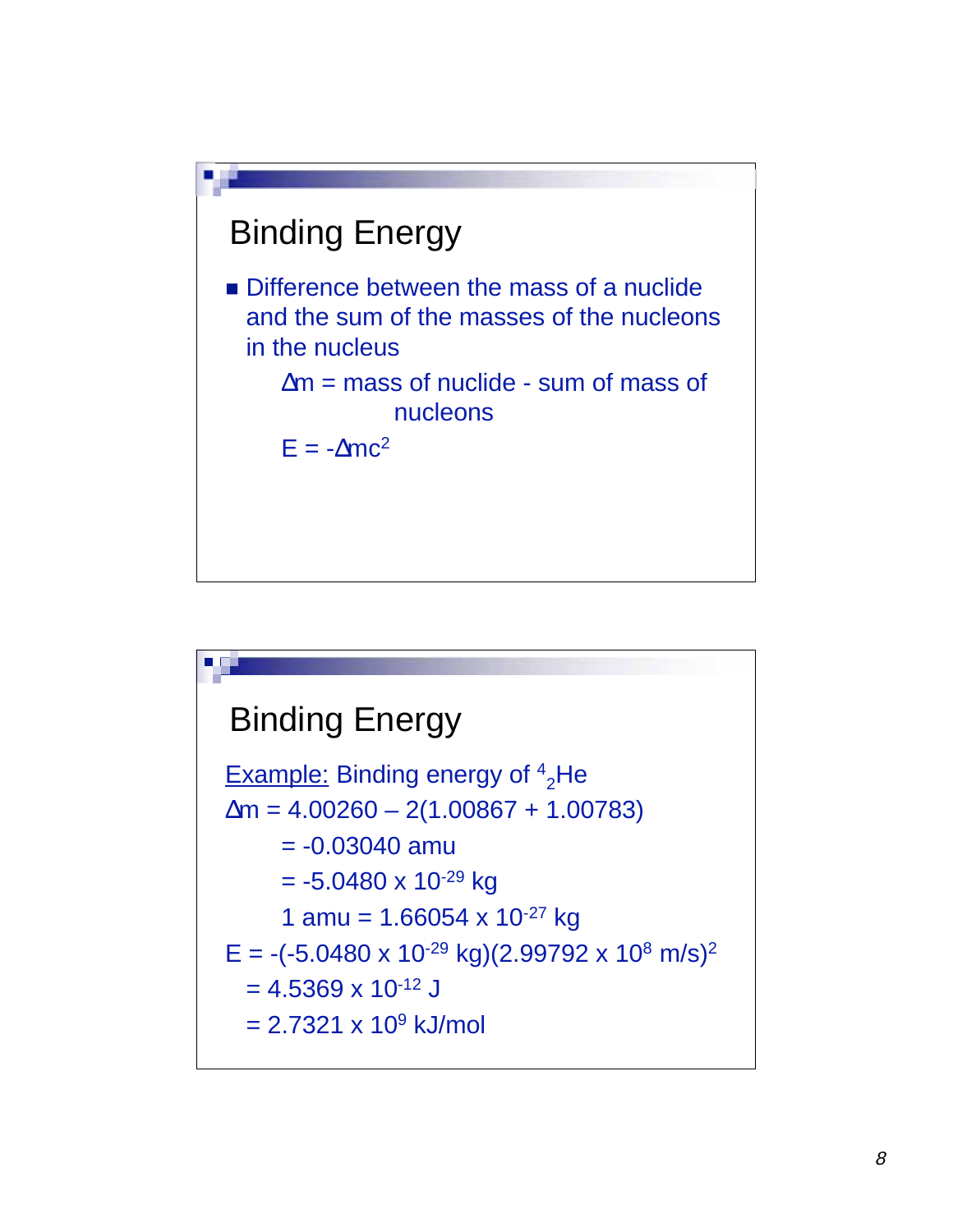

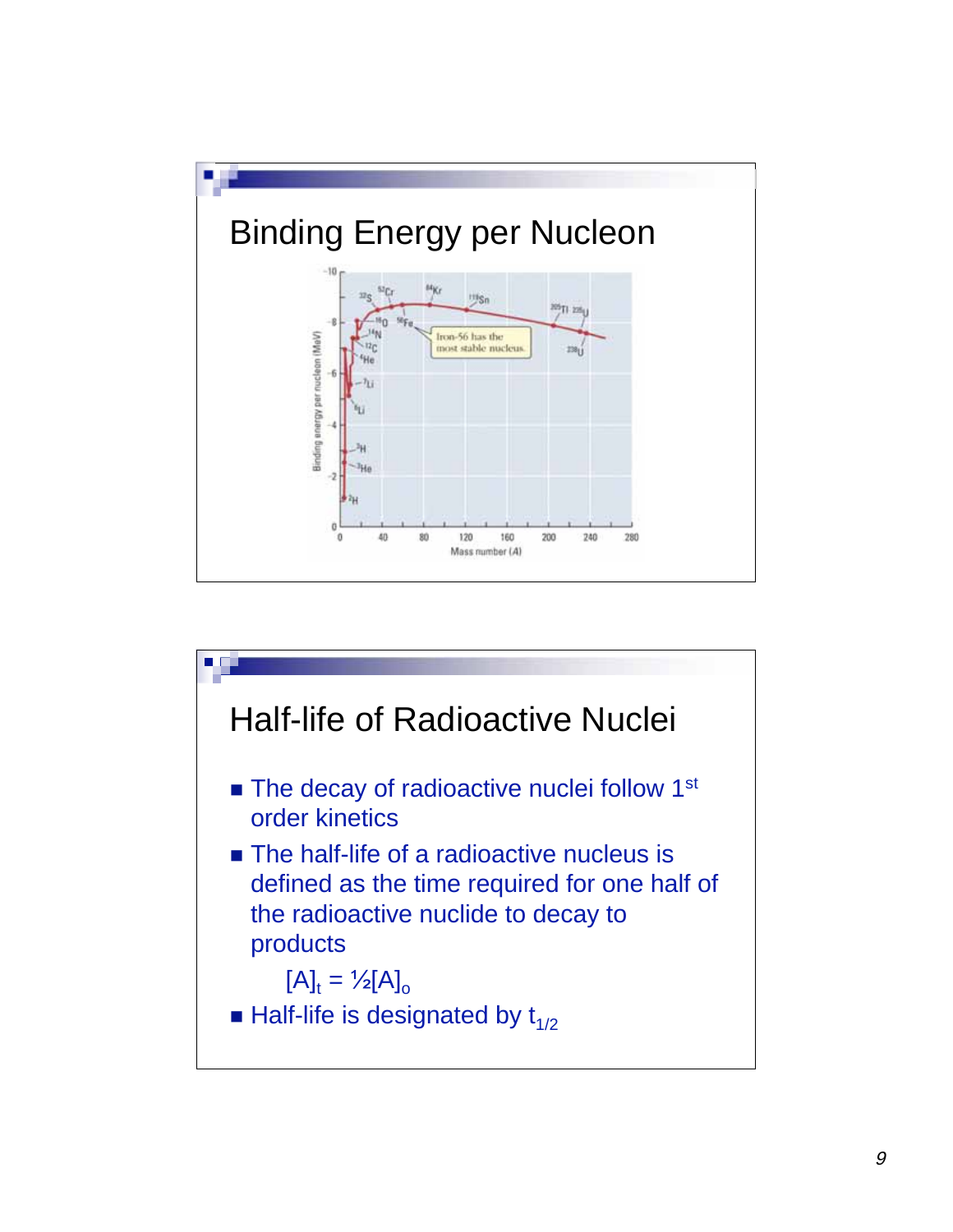

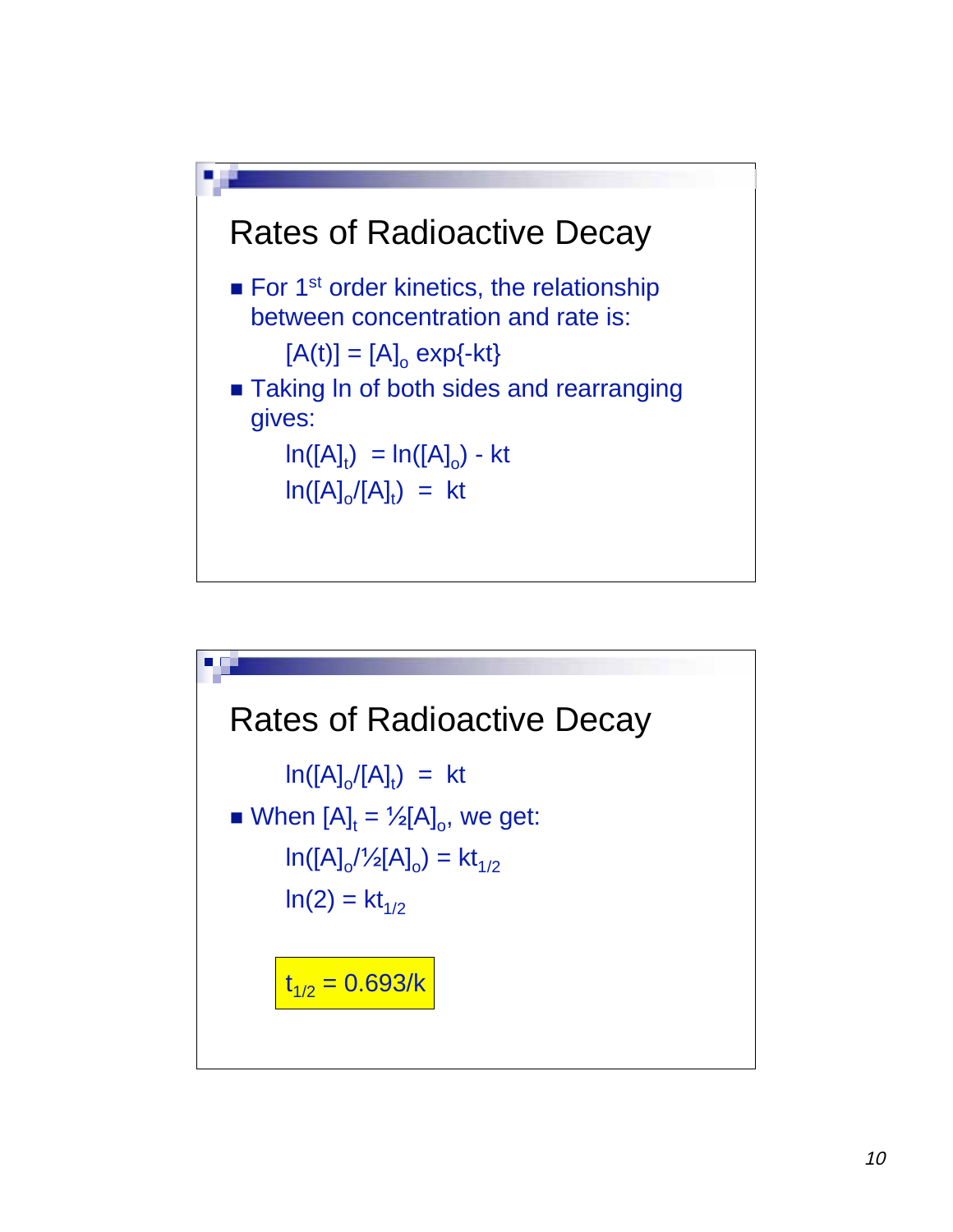W

| <b>TABLE 20.2</b><br>Half-Lives of Some Common Radioactive<br><b>Isotopes</b> |                                                                 |                        |  |
|-------------------------------------------------------------------------------|-----------------------------------------------------------------|------------------------|--|
| Isotope                                                                       | <b>Decay process</b>                                            | <b>Half-life</b>       |  |
| <sup>258</sup> U                                                              | $^{238}_{92}U \rightarrow ^{234}_{90}Th + ^{4}_{2}He$           | $4.15 \times 10^{9}$ y |  |
| H (tritium)                                                                   | ${}_{1}^{3}H \rightarrow {}_{2}^{3}He + {}_{-1}^{0}e$           | 12.3 y                 |  |
| <sup>14</sup> <sub>2</sub> C (carbon-14)                                      | ${}^{14}_{6}C \rightarrow {}^{14}N + {}^{0}_{-1}c$              | 5730 y                 |  |
| 퇣                                                                             | $\frac{111}{341} \rightarrow \frac{111}{34} Xc + \frac{0}{12}c$ | 8.04 d                 |  |
| 尉                                                                             | $^{123}_{53}I + ^{0}_{-1}e \rightarrow ^{123}_{52}Te$           | 13.2 h                 |  |
| XCr                                                                           | $^{57}_{24}Cr \rightarrow ^{57}_{25}Mn + ^{09}_{-1}c$           | 21s                    |  |
| 髀                                                                             | $^{28}_{15}P \rightarrow ^{28}_{14}Si + ^{0}_{14}e$             | 0.270 s                |  |
| %Sr                                                                           | ${}^{90}_{99}Sr \rightarrow {}^{90}_{99}Y + {}^{0}_{-1}c$       | 28.8 y                 |  |
| $^{60}_{27}Co$                                                                | $^{60}_{27}Co \rightarrow ^{60}_{28}Ni + ^{0}_{-1}c$            | 5.26y                  |  |

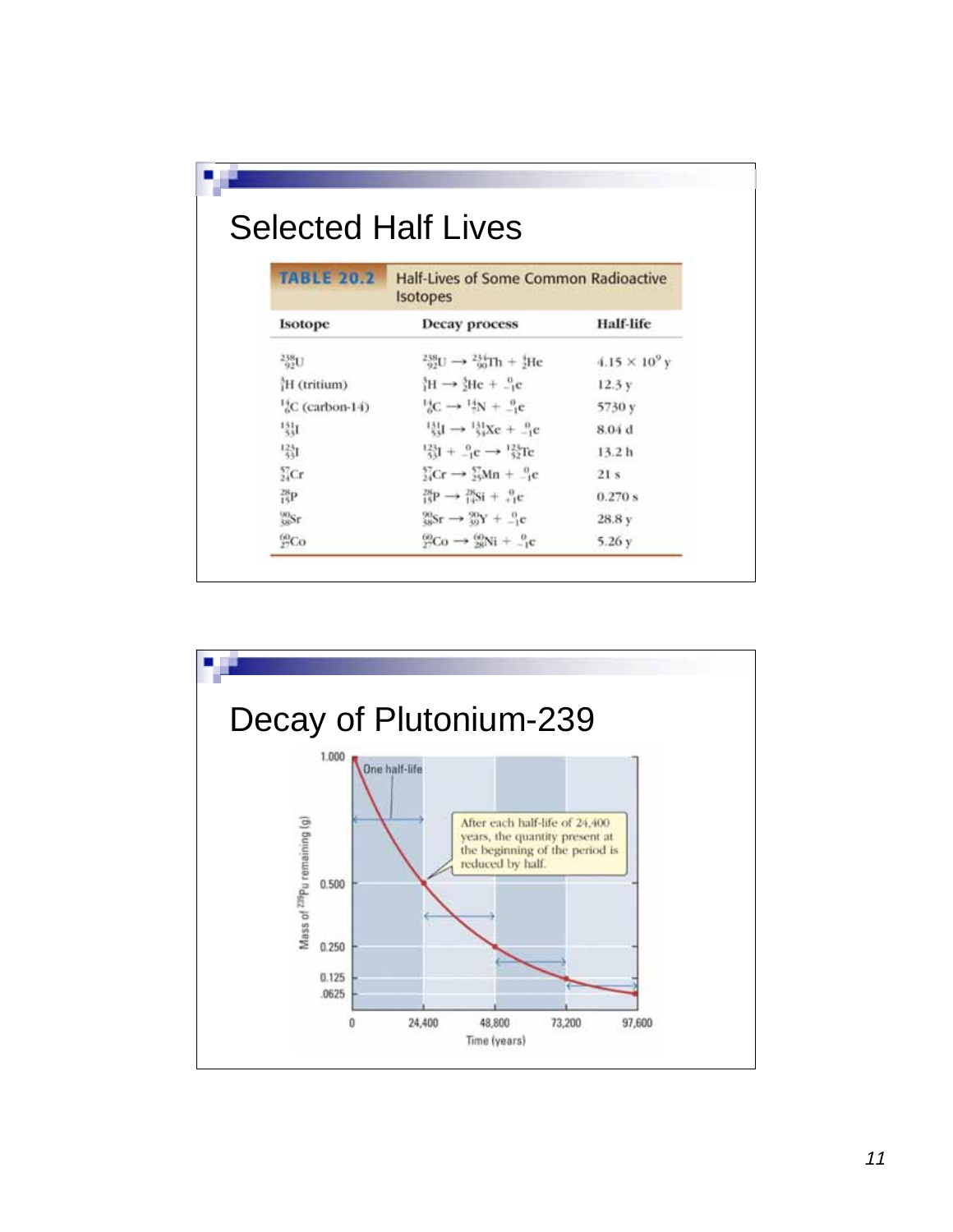

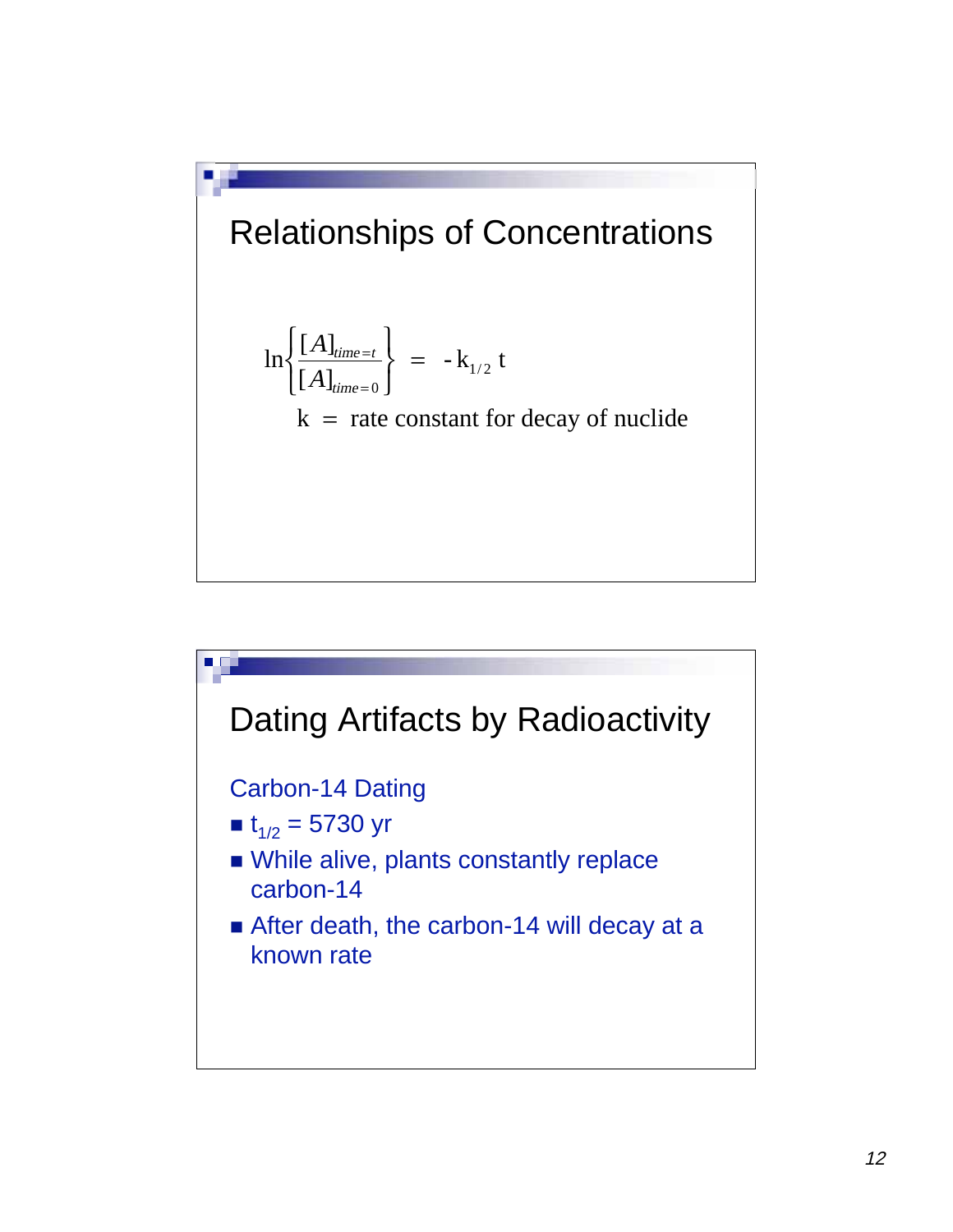

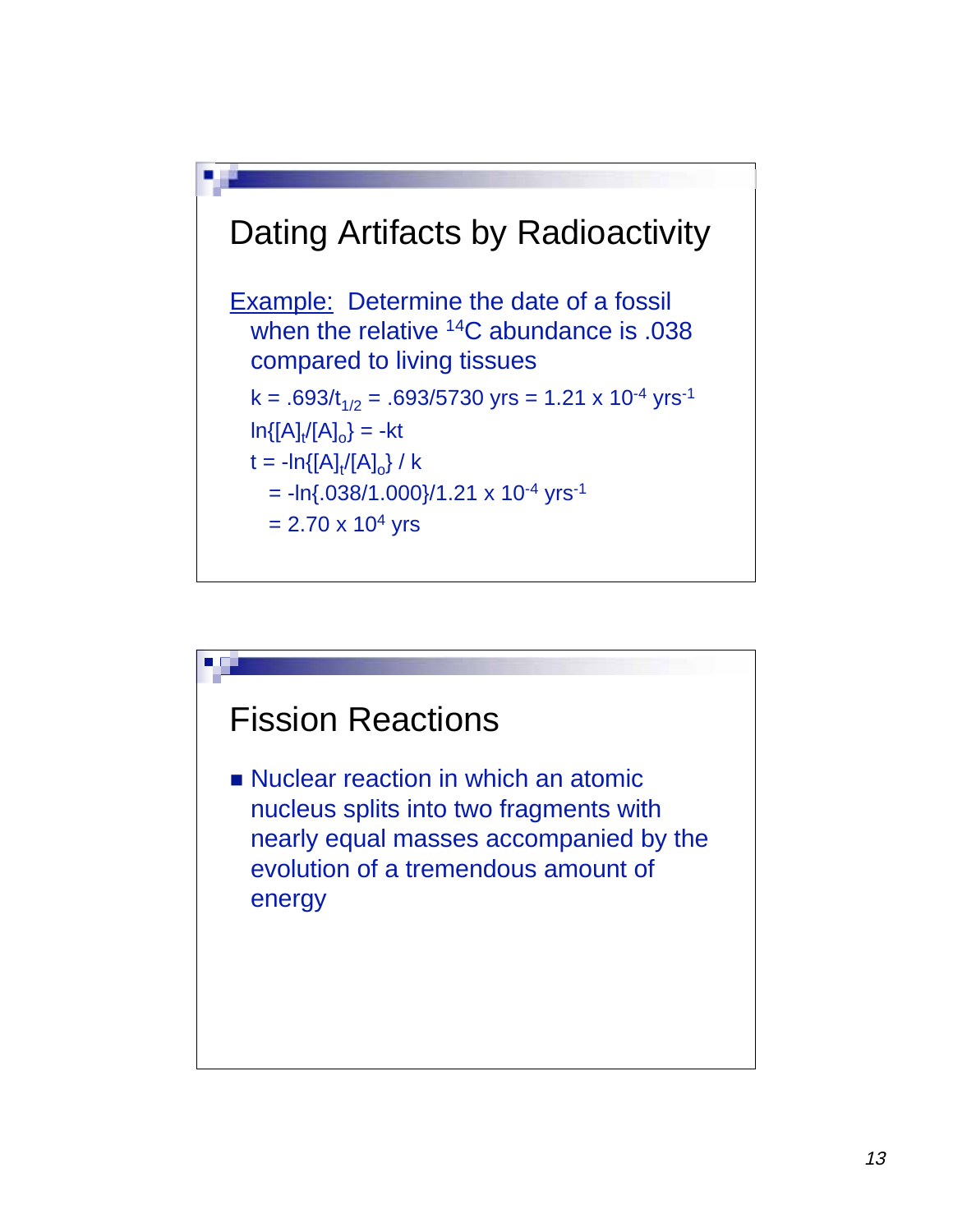

235<sub>92</sub>U Fission  
\n<sup>235</sup><sub>92</sub>U + <sup>1</sup><sub>0</sub>n 
$$
\rightarrow
$$
 <sup>92</sup><sub>36</sub>Kr + <sup>141</sup><sub>56</sub>Ba + 3 <sup>1</sup><sub>0</sub>n  
\nmasses:  
\n<sup>235</sup>U: 235.043924 amu  
\n<sup>92</sup>Kr: 91.926270 amu  
\n<sup>141</sup>Ba: 140.914363 amu  
\n<sup>1</sup><sub>0</sub>n: 1.008665 amu  
\n
$$
\Delta m = -.185961 amu = -3.08740 \times 10^{-28} kg
$$
\nE = 2.775 x 10<sup>-11</sup> J = 1.671 x 10<sup>10</sup> kJ/mol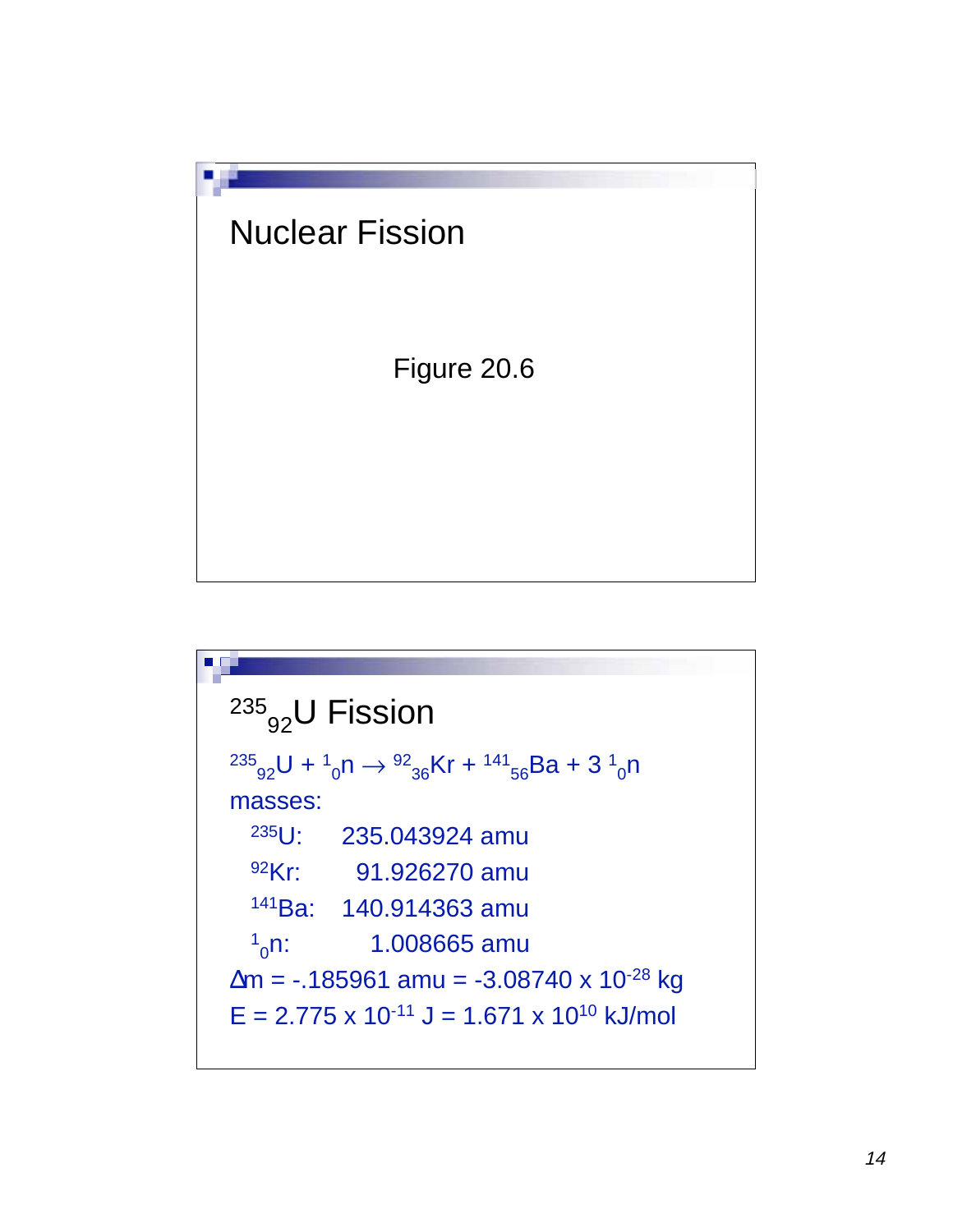

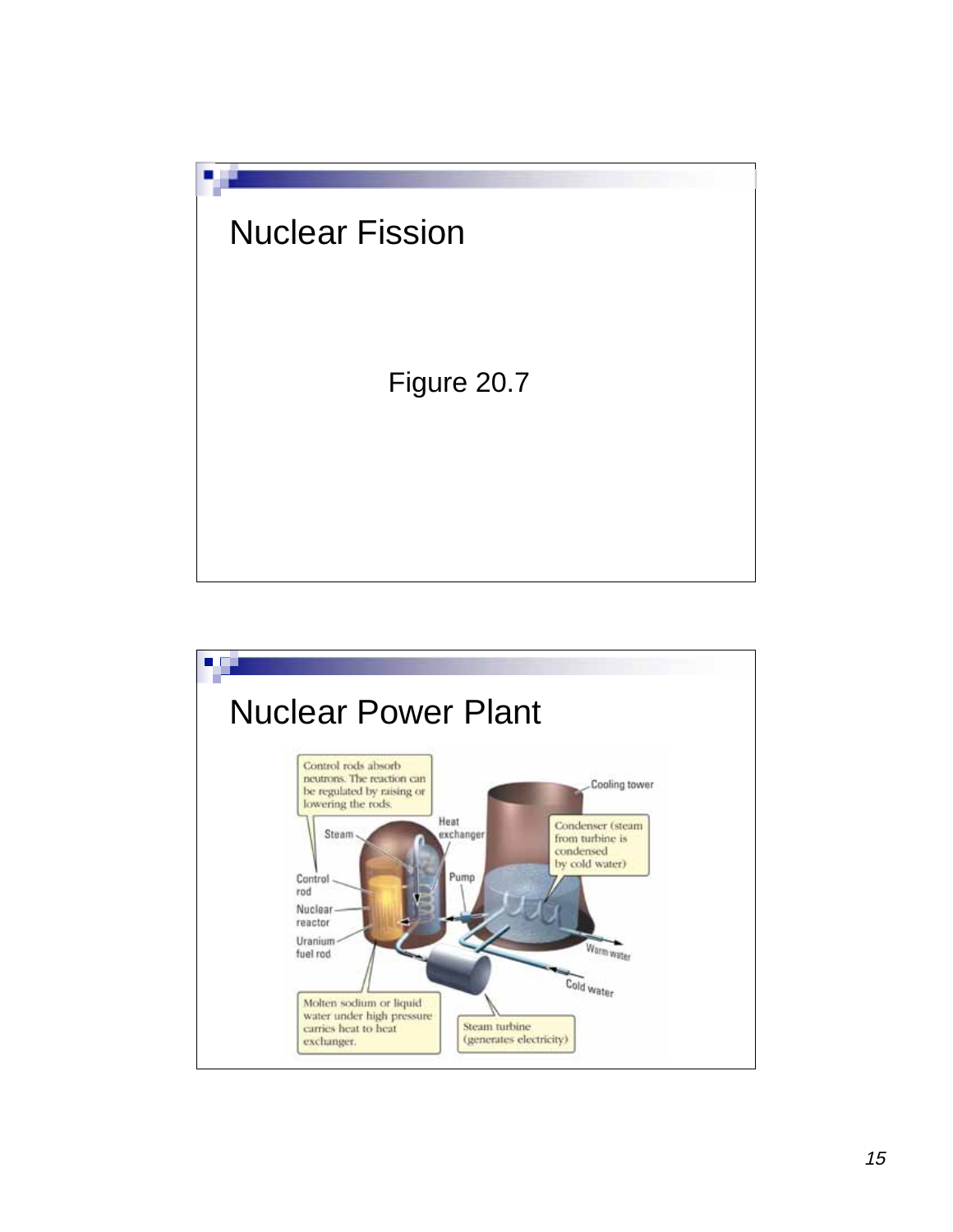

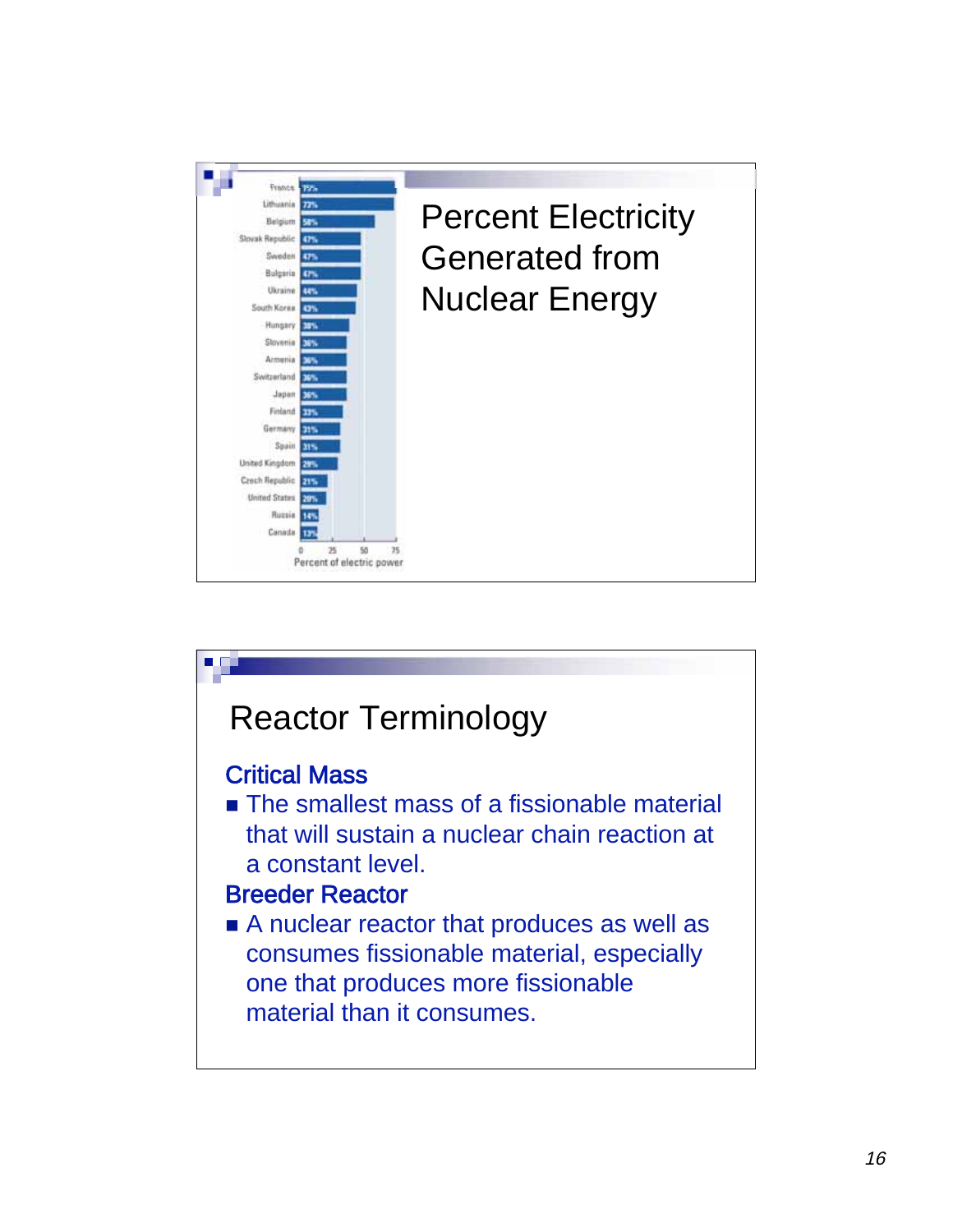

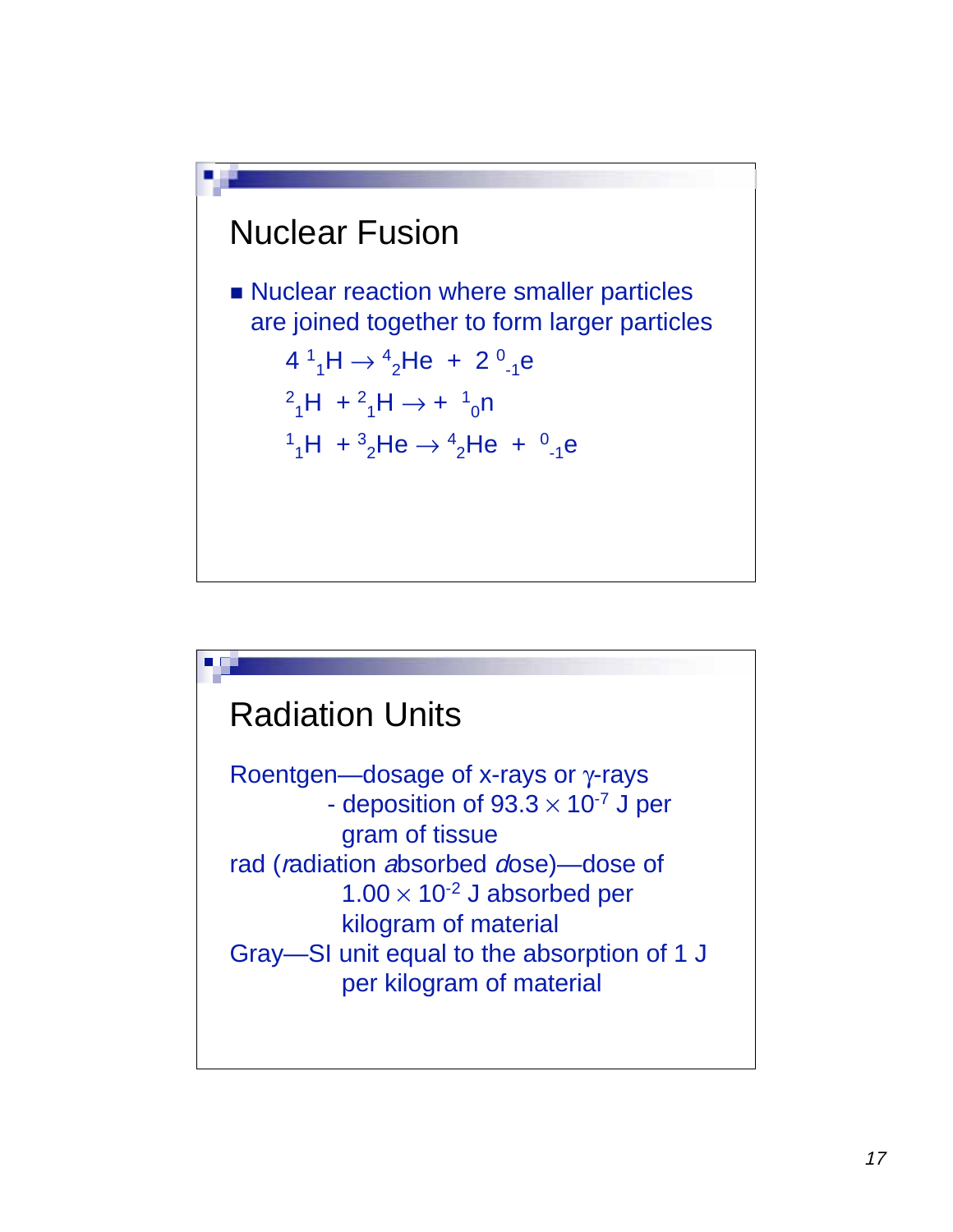

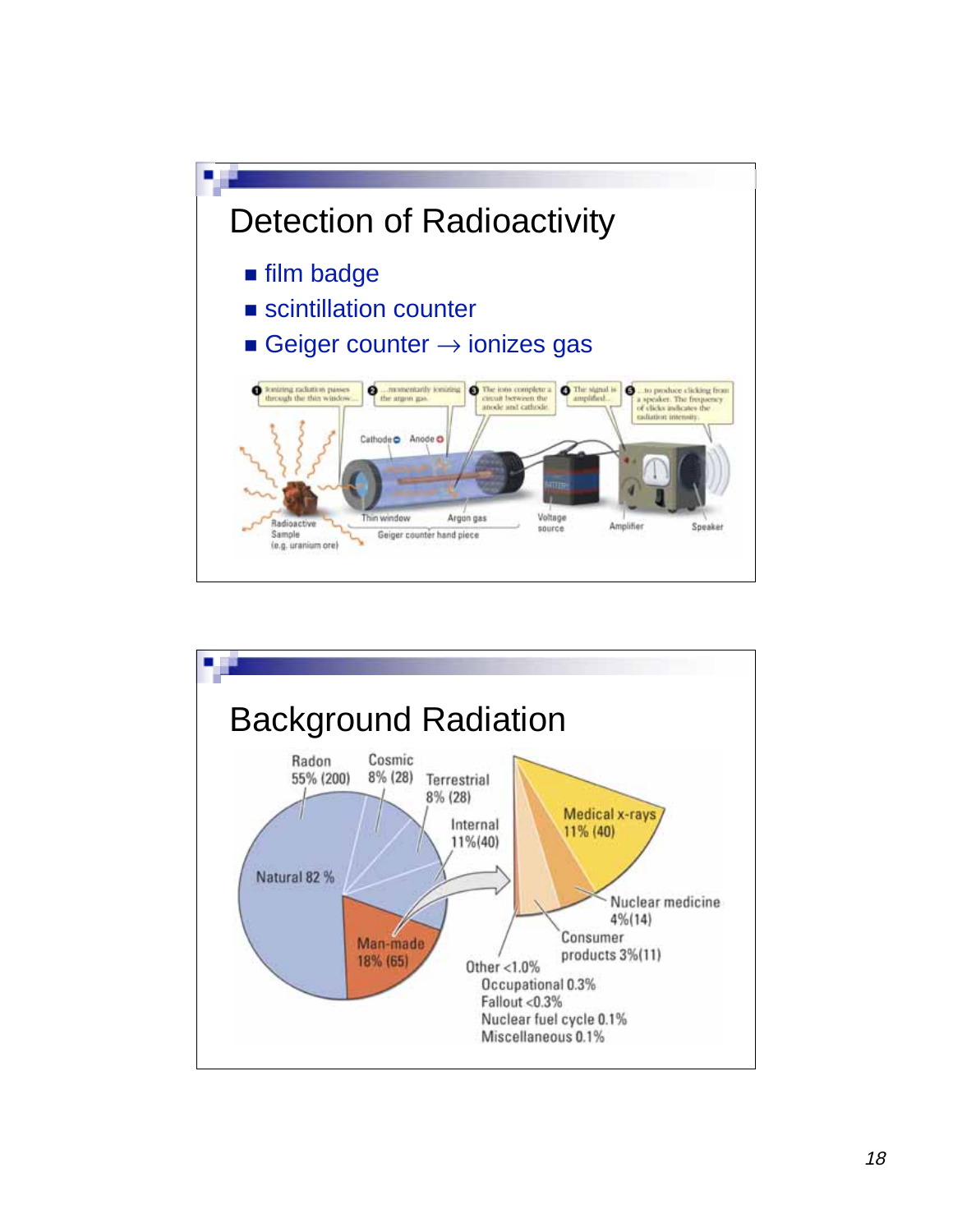# Radiation Sickness

Illness induced by ionizing radiation, ranging in severity from nausea, vomiting, headache, and diarrhea to loss of hair and teeth, reduction in red and white blood cell counts, extensive hemorrhaging, sterility, and death.

# Radon

- Radioactive, noble gas produced by decomposition of naturally occurring uranium deposits in the soil
- **Decays by alpha emission producing other** alpha emitters
- Common household hazard where the home is built on a conventional foundation over soil containing trace amounts of uranium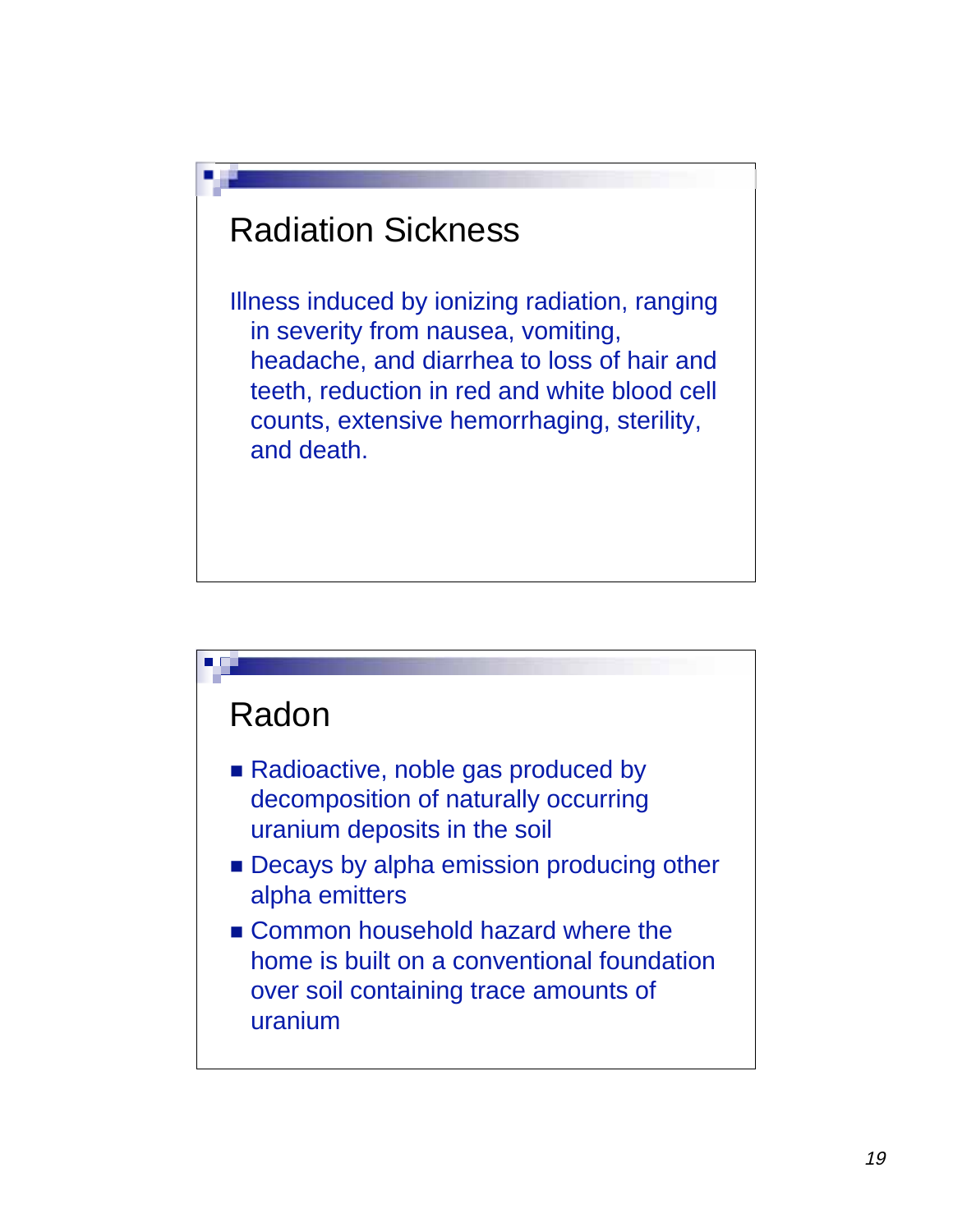# Radon

- **Inhalation hazard** 
	- $^{222}$ <sub>86</sub>Rn →  $^{4}$ <sub>2</sub>He +  $^{218}$ <sub>84</sub>Po
	- $^{218}$ <sub>84</sub>Po  $\rightarrow$   $^{4}$ <sub>2</sub>He +  $^{214}$ <sub>82</sub>Pb